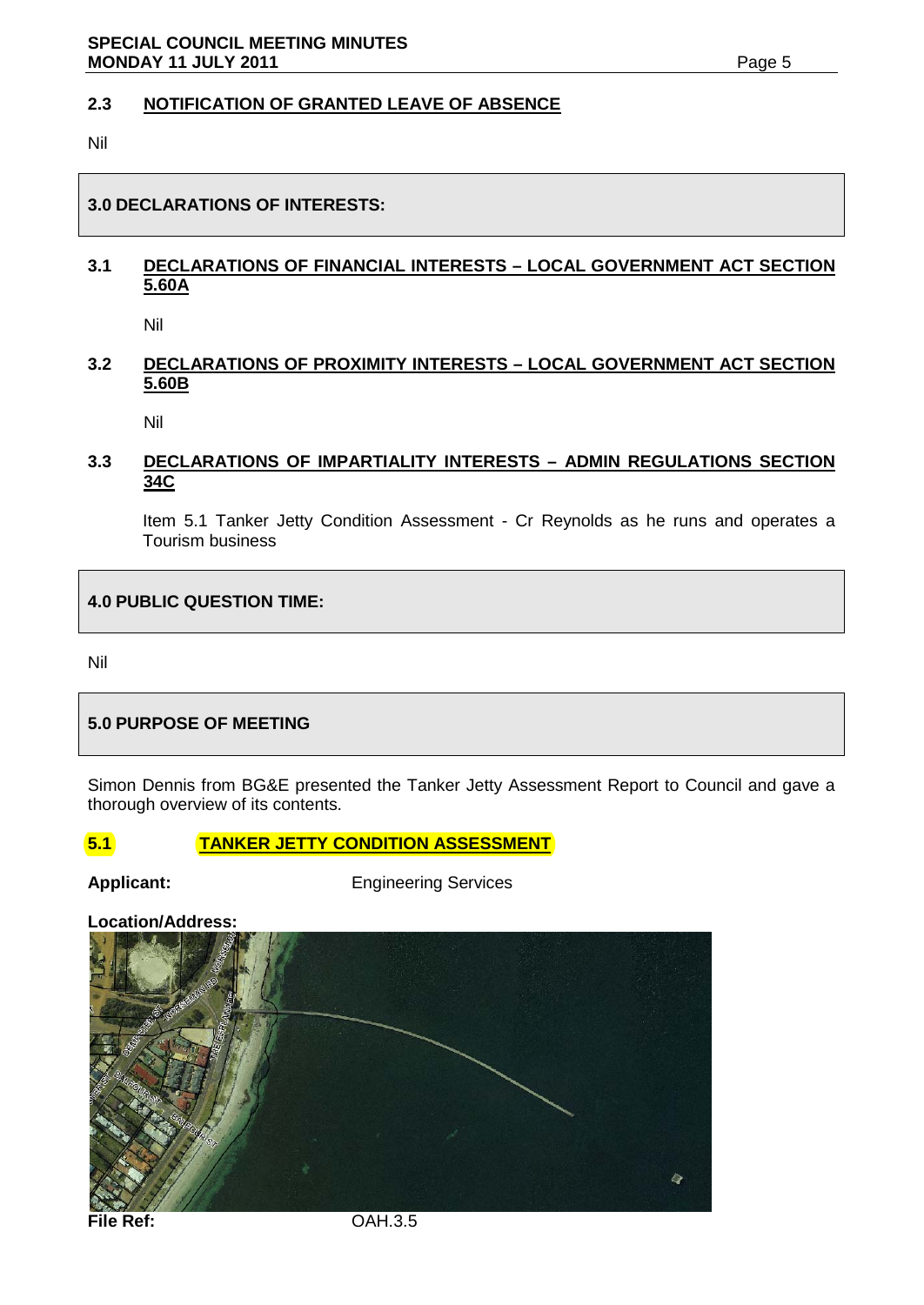**Reporting Officer/Position:** Scott McKenzie - Manager Engineering Administration

**Objective:** This report recommends that Council accept that the Tanker Jetty has reached the end of its useful life, and that the Shire commence the process of replacing the current structure with a new Jetty.

**Background:** Construction of the Tanker Jetty commenced in 1934 and was completed in 1935. The jetty originally comprised 192 piers, but was reduced to 143 piers with an overall length of 656m (average width of 4.5m) following a large storm in 1988. A portion of the original jetty head remains, but is isolated from the main structure by a 210m gap. Various repairs to the jetty structure have been undertaken since 1987.

Usage of the Tanker jetty reduced soon after the construction of a new jetty located near the Taylor St area in 1976. The Tanker jetty has subsequently been used for recreational pursuits by pedestrians, and is no longer used for rail transportation or vessel berthing.

Responsibility for maintenance of the Jetty was transferred from the Western Australian State Government to the Shire of Esperance in 1990. At the time of accepting the Jetty, the Shire of Esperance executed a Jetty Licence Agreement with the State Government. In basic terms, in exchange for \$150,000, the Shire of Esperance agreed to: "*at its own expense to put (sic) keep and maintain the Jetty Structures in a state of good and substantial repair order and condition at all times*".

Since this time the Shire has undertaken significant repair and refurbishment works, including installation of replacement timber piles, concrete encasement and protective wrapping to piles at the tidal zone, installation of steel cross-bracing to piers, reinforced concrete deck overlay and installation of new steel balustrading.

In order to effectively ascertain the structural integrity of the Tanker Jetty, Tender 15/08 was issued in May 2009. BG&E were awarded the tender and the visual condition inspection (above and below water) was conducted in November 2009. Once BG&E commenced the loading calculations, it was realised that a new Wave Study was required that targeted the Esperance Bay specifically.

To this end, ITQ 06/09 was issued in March 2010. The successful company was JFA & Associates. They undertook to prepare a digital model of the Esperance Bay and using data from wave buoys at various locations throughout Esperance Bay and the surrounding ocean have calculated the force transferred onto the Jetty with regard to various wave events, ranging from a 1 in 1 year event to a 1 in 200 year event.

Australian Standards dictate that a new Jetty should be designed to handle the forces generated by a 1 in 200 year wave event.

Structural analysis of the existing jetty structure indicates that it is suitable for ongoing pedestrian usage only in the short term, subject to remedial works to specific elements identified as deficient and control of crowding. The jetty capacity is not adequate to achieve compliance with the relevant Australian Standards for publicly accessible facilities which are subject to crowd loadings, and for this reason its suitability for ongoing access can only be considered short-term (up to 3 years) subject to future re-assessment of structural condition and risk of over-loading.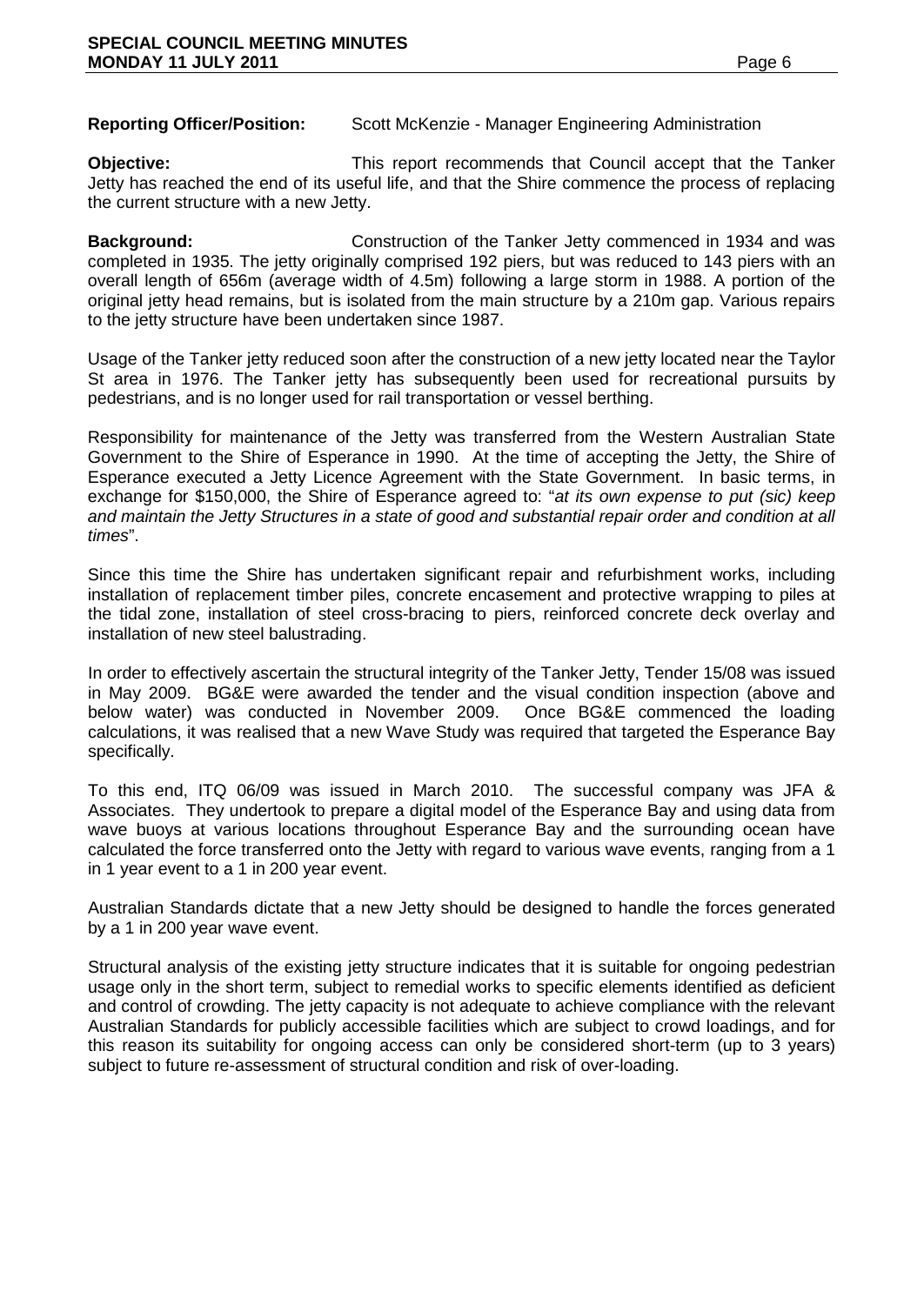| <b>ACTION</b> | <b>DESIGN</b><br><b>CRITERIA</b> | <b>JETTY</b><br><b>CAPACITY</b> | A.S.<br><b>COMPLIANCE</b> |
|---------------|----------------------------------|---------------------------------|---------------------------|
| Imposed Load  | 5kPa                             | 3kPa                            | Νo                        |
| Wind          | $500 \,\mathrm{yr}$ ARI          | 500 yr ARI                      | Yes                       |
| Wave          | $200$ yr ARI                     | $< 1$ yr ARI                    | No.                       |
| Earthquake    | $500 \,\mathrm{yr}$ ARI          | $<$ min ARI                     | No                        |
| Robustness    | 2.5% Gravity Load                | 2.5% Gravity Load               | Yes                       |

Table 1: Compliance with Australian Design Standards from BG&E Report

The Tanker Jetty is subjected to two quite separate loads, being gravity loading and lateral loads. Gravity loading refers to the permanent load or self weight of the structure and the imposed live loads associated with the use of the structure (as in pedestrians, vehicles, etc). Lateral Loading is the horizontal forces associated with wind, waves, earthquakes, etc.

The attached report (pages 4-7) gives a detailed breakdown of the ability of the Tanker Jetty to handle both types of loading. Importantly, the report specifically states that the Tanker Jetty cannot handle vehicular loading of any type, has restrictions on the amount of pedestrian loading it can handle and "r*esults from the 3-D analysis indicate the jetty can resist the peak design wave occurring as part of a 1yr ARI storm event as far as Pier 124. Beyond Pier 124 the depth to seabed becomes too large such that the pile capacity is not adequate to achieve the level of safety required by Australian Standards*"

**Attachments:** Esperance Tanker Jetty Structural Analysis Report prepared by BG&E

**Officer's Comment:** It is important for Council to consider the information contained within the Structural Analysis Report Executive Summary, the important section to note is reproduced below:

*Structural analysis of the existing jetty structure indicates that it is suitable for ongoing pedestrian usage in the short term, subject to remedial works to specific elements identified as deficient and control of crowding. The jetty capacity is not adequate to achieve compliance with the relevant Australian Standards for publicly accessible facilities which are subject to crowd loadings, and for this reason its suitability for ongoing access can only be considered short-term (up to 3 years) subject to future reassessment of structural condition and risk of over-loading. The jetty decking does not have adequate capacity for vehicular traffic.*

*The capacity of the jetty to withstand lateral loads arising from storms (wind and wave*  action) and earthquake events is very low. Analysis indicates that the jetty is not *wholly capable of resisting the design wave for a 1 yr return period storm event with an appropriate safety margin. In addition the jetty is unable to meet the minimum earthquake design requirements in accordance with Australian Standards.*

*To address the structural limitations of the jetty in the short-term it is recommended that access management strategies are implemented to control crowding during planned events eg. annual jetty birthday celebrations, and to prevent vehicular access onto the deck. It is also recommended that the jetty be closed to public access when storm warnings are present. Three localised areas of jetty structure require priority pile repairs, and regular inspection of these areas for progressive signs of distress is recommended until repairs can be undertaken.*

*The limited lateral load resistance of the jetty structure is primarily due to inadequacies in the existing pier element sizes and connectivity, rather than the actual condition of the individual elements. The existing structure is not capable of achieving any significant improvement in the lateral load capacity from remedial works to isolated elements.*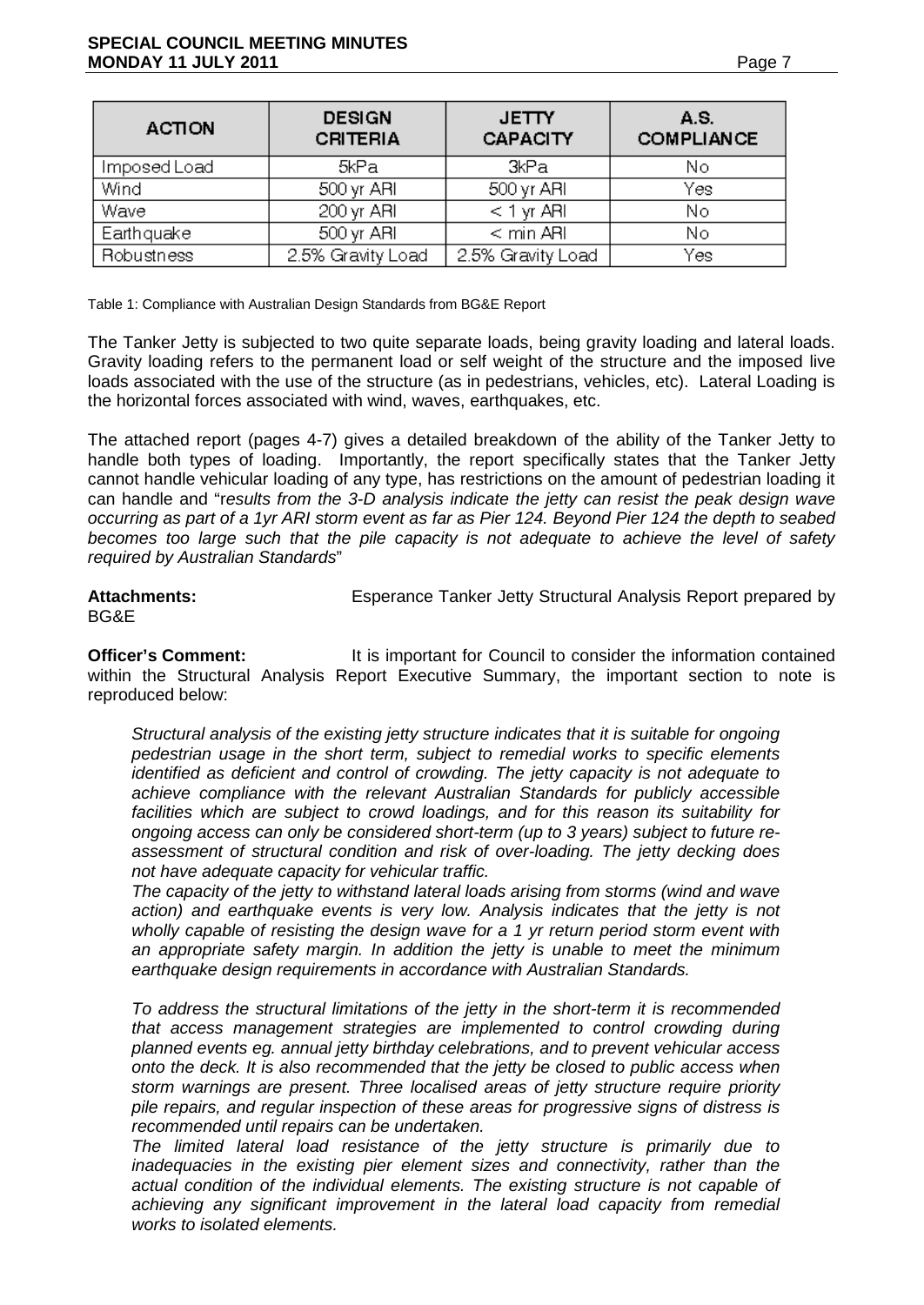*replacement of all halfcaps, piles and ironwork to the retained superstructure (corbels, stringers and decking). Given the large cost of such works and the limited working life of the retained superstructure elements, upgrade or refurbishment works are not considered cost-effective or practical. The most appropriate long-term approach to provision of a recreational jetty facility would be for reconstruction of the jetty in accordance with current Department of Transport and Australian Standard design criteria, in much the same manner as the works recently undertaken for the similarly historic Busselton Jetty.*

To summarise the above, the Tanker Jetty, at 78 years of age, has reached the end of its useful life and it is not considered economically feasible to refurbish the structure, it is recommended by the Consultant and Staff that Council consider a full replacement with a new structure, designed to handle a 1 in 200 year storm event, in line with Australian Standards. A new jetty structure would be built to have a 50 year life span.

Council's Insurer (LGIS) have been provided with a copy of the Structural Analysis Report and have been requested to undertake a Risk Assessment of the Tanker Jetty and provide guidance to Council as to how the Shire of Esperance can minimise any risks to users of the Jetty. Council will be requested to adopt a policy on usage controls once the recommendation from LGIS is received.

BG&E were heavily involved in the replacement of the Busselton Jetty. BG&E have calculated an indicative cost to demolish and build a new jetty, based on the current design, the Esperance Tanker Jetty based on the costing for the Busselton Jetty, escalated for an Esperance regional loading and inflation.

If the Tanker Jetty Headland is constructed as part of the Esperance Foreshore Protection and Enhancement Project (EFPEP) then the first 80m of the jetty would no longer be required and the indicative cost to demolish the jetty and build a new jetty from Pier 30 to 143 is \$14.6M. This equates to \$2.3 million for demolition and \$12.3 million for construction of a new jetty or based on the above scenario this is approximately \$4,170/m<sup>2</sup>.

Consultation will need to be undertaken with the community to discuss a number of issues including –

- How important is it to the community to have a jetty?
- What are the community expectations if a new jetty is to be constructed?
- How much will a new jetty cost (depending on community expectations)?
- What funding sources / options are available?
- How does the Shire manage the jetty and associated known risks until a new structure is built?

The EFPEP total cost estimates of approximately \$45 million included an amount of \$7 million to refurbish the existing jetty structure.

**Manager Engineering Operations Comment:** The Structural Analysis Report indicates that 6 piles require immediate replacement. In the past, Shire employees have replaced piles but this was when we were able to take a backhoe out on the jetty deck. As there is now no ability to take vehicles onto the Jetty deck the only safe way to carry out this operation would be to use a piling barge, which is a specialized piece of equipment and would have to sourced externally and possibly mobilised to Esperance from Perth.

**Director Development Services Comment:** The Tanker Jetty is a permanently listed site (register number 831) on the State Register of Heritage Places. Any works proposed on or to the Jetty are to be referred to the Office of Heritage for comment and approval.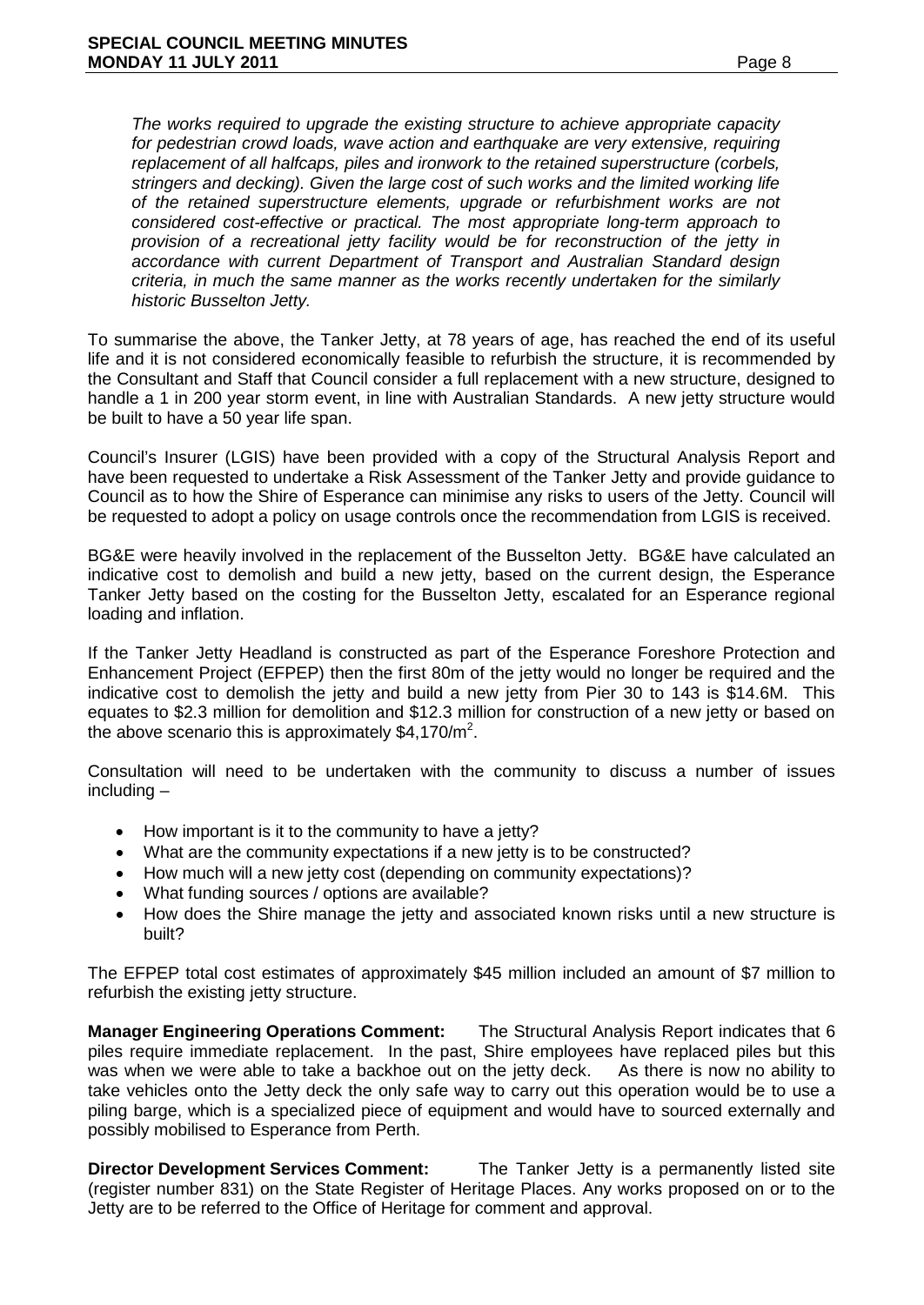#### **SPECIAL COUNCIL MEETING MINUTES MONDAY 11 JULY 2011 Page 9**

The proposal to build a new jetty would need to be referred to the Office of Heritage. On the basis of demolition of the jetty being request consulted on the matter and they will be requested to provide the Shire with their advice (the Development Committee meets every fourth Tuesday of the month (except in December). In order to assist the Development Committee, the Shire should provide all necessary information to them in order for the Committee to gain a better understanding of the current condition of the jetty, the proposed new jetty and its design (if available) or the concept plan. A Heritage Impact Statement prepared by a heritage consultant must accompany the proposed works.

#### **Consultation:** LGIS

BG&E Office of Heritage Department of Transport Minister for Transport Friends of the Esperance Tanker Jetty

#### **Strategic Implications:** *Strategic Plan 2007-2027*

*Heritage - Endeavour to preserve and protect heritage structures in the Shire of Esperance.* 18. Support the investigation and implementation of strategies to assist in the preservation of the Tanker Jetty.

a) Build a reserve fund for Tanker Jetty Preservation and seek government funding assistance towards its refurbishment and maintenance.

b) Support options for the generations of funds for jetty preservation (e.g. businesses on the jetty, bequests).

c) Endeavour to raise community awareness and support of the need to undertake major preservation work in the near future.

**Statutory Environment:** See above comments from Director Development Services with regard to the Heritage Act and the State Register of Heritage Places.

**Policy Implications:** It is likely that the Risk Assessment (once complete) by LGIS will require a policy to be developed that limits the usage of the Tanker Jetty to minimise risk to users.

**Environmental Considerations:** The construction of a new Jetty may require a clearing permit as the sea grass is deemed to be natural vegetation.

**Asset Management Implications** The construction of a new Jetty will be a significant project that will have substantial impacts on future budgets.

It is recommended below that Staff commence lobbying the Western Australian and Australian Governments with a view to obtaining financial allocations.

|                                   | Capital  | <b>Annual</b> | <b>Comments</b>                           |
|-----------------------------------|----------|---------------|-------------------------------------------|
|                                   | \$12.33M |               | Not including Demolition of current Jetty |
| Interest (Economic Cost)          |          | \$98,640      | 8%                                        |
| Depreciation (Ongoing Cost)       |          | \$246,600     | Over 50 years                             |
| Maintenance (estimated)           |          |               | \$70,000   Based on Current Costs         |
| <b>Operational (Ongoing Cost)</b> |          | \$35,000      | <b>Based on Current Costs</b>             |
| <b>Demolition</b>                 |          | \$45,420      | \$2,271,000 annualised over 50 years      |
|                                   |          | \$495,660     |                                           |

The annualised cost of a new Jetty can be calculated as follows;

As a matter of interest, the 2010/12 Budget included an allocation of \$70,000 for Structural Maintenance.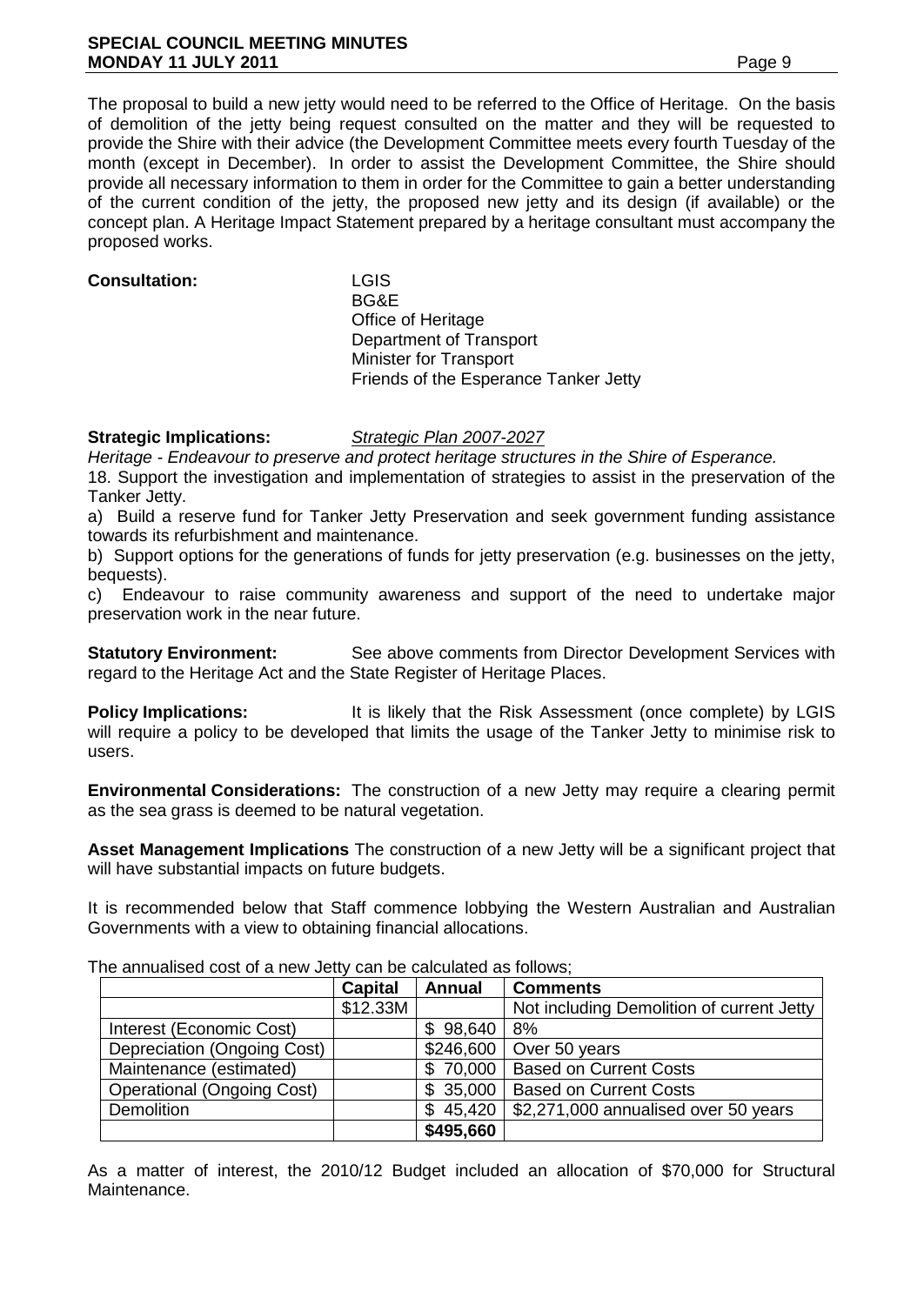**Financial Implications:** BG&E were heavily involved in the replacement of the Busselton Jetty. BG&E have calculated an indicative cost to demolish and reconstruct the Esperance Tanker Jetty based on the costing of the recently renewed Busselton Jetty and escalated for regional loading and taking into account inflation.

If the Tanker Jetty Headland is constructed as part of the Esperance Foreshore Protection and Enhancement Project (EFPEP) then the first 80m of the jetty would no longer be required and the indicative cost to demolish the jetty and reconstruct from Pier 30 to 143 is \$14.6M.

| There are two Reserve Accounts that relate to the Tanker Jetty, balances as at 30 June 2011 are; |             |
|--------------------------------------------------------------------------------------------------|-------------|
| Tanker Jetty Reserve                                                                             | \$1,489,920 |
| <b>Tanker Jetty Donation Reserve</b>                                                             | \$28,186    |

The Tanker Jetty Reserve Account includes \$1m that has been allocated to the Shire of Esperance by the Royalties for Regions programme through the Country Local Government Fund in the first year of the grants.

There has been approximately \$626,000 of renewal and upgrade works undertaken on the jetty since 1996, while approximately \$133,000 has been spent on operations since 2000. Traditionally over the last 5 years \$70,000 has been allocated annually since 2006 and any funds not expended have been placed into reserve.

In terms of the structural assessment \$134,285 has been expended on the Esperance tanker Jetty Structural Assessment and a further \$85,215 was expended on the Tanker Jetty Wave Study.

#### **Officer's Recommendation:**

**That Council;**

- **1. Receives the Esperance Tanker Jetty Structural Analysis Report as presented.**
- **2. Accepts that the existing Tanker Jetty is now beyond its useful life and supports its complete replacement as a priority.**
- **3. Requests the CEO undertake community consultation with regard to the replacement of the Tanker Jetty.**
- **4. Requests the CEO prepare preliminary designs for a new jetty based on community consultation.**
- **5. Requests the CEO to prepare a business case (including capital costs, whole of life costs, operational costs and renewal costs) for the development of a new jetty structure based on the agreed jetty design.**
- **6. Requests the CEO commence lobbying the Western Australian and Australian Governments for funding to replace the Tanker Jetty.**
- **7. Requests the CEO prepare and present to Council a policy on the use of, and access to the Tanker Jetty once the LGIS Risk Assessment report is received.**
- **8. Requests the CEO seek expressions of interest from heritage consultants to prepare a Heritage Impact Statement for the proposed demolition of the Tanker Jetty and the replacement jetty.**
- **9. Refer the proposal to demolish the Tanker Jetty and plans for a new jetty, together with a Heritage Impact Statement, to the Office of Heritage.**

**Voting Requirements:** Simple Majority.

**The general consensus of members was that at this stage they would receive the report and Request that the CEO prepare and present to Council a policy on the use of, and access to the Tanker Jetty once the LGIS Risk Assessment report is received. The following motion was put to reflect this.**